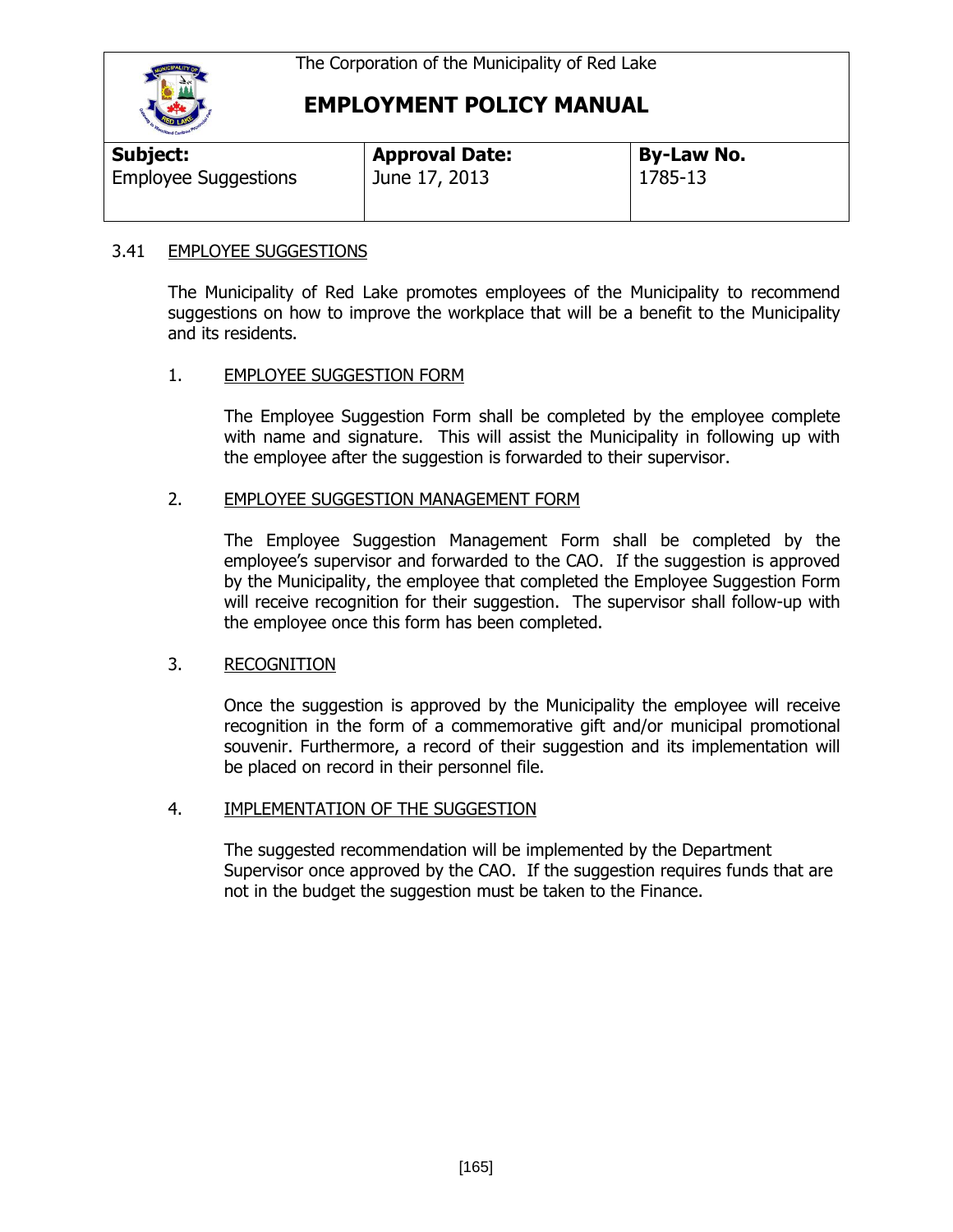# **Municipality of Red Lake - Employee Suggestion Form**

#### **Identification**

| <b>Employee Name:</b>  | Date: |
|------------------------|-------|
| <b>Position/Title:</b> | Dept: |

#### **Suggestion**

Please write your suggestion, how it will improve the workplace, any perceived value to the residents, and any concern that must be addressed (lost time, misallocation of resources, lost revenue, quality control, efficiency, morale, etc.).

#### **Resources Required**

| If Required, please explain the support required to meet the needs of your suggestion. Please include<br>an estimate for any required labor, materials, capital, equipment, or other resources. |  |  |
|-------------------------------------------------------------------------------------------------------------------------------------------------------------------------------------------------|--|--|
| Labour:                                                                                                                                                                                         |  |  |
| Materials:                                                                                                                                                                                      |  |  |
| Equipment:                                                                                                                                                                                      |  |  |
| Capital:                                                                                                                                                                                        |  |  |
| Other Resources (Please specify):                                                                                                                                                               |  |  |
| <b>Total Estimated Cost:</b>                                                                                                                                                                    |  |  |

#### **Desired Benefit**

| Please explain the anticipated benefit to the Municipality: |  |
|-------------------------------------------------------------|--|
|                                                             |  |
|                                                             |  |
|                                                             |  |
|                                                             |  |
|                                                             |  |
| Total Estimated Financial Benefit to Municipality:          |  |

#### **Planning**

| Please outline the necessary steps and the individuals/departments that should be involved to ensure<br>the success of the suggestion. |       |  |
|----------------------------------------------------------------------------------------------------------------------------------------|-------|--|
| -1.                                                                                                                                    |       |  |
| 2.                                                                                                                                     |       |  |
| $\overline{3}$ .                                                                                                                       |       |  |
| $\overline{4}$ .                                                                                                                       |       |  |
| Total Estimated Time to Completion:                                                                                                    |       |  |
|                                                                                                                                        |       |  |
| Employee Signature:                                                                                                                    | Date: |  |